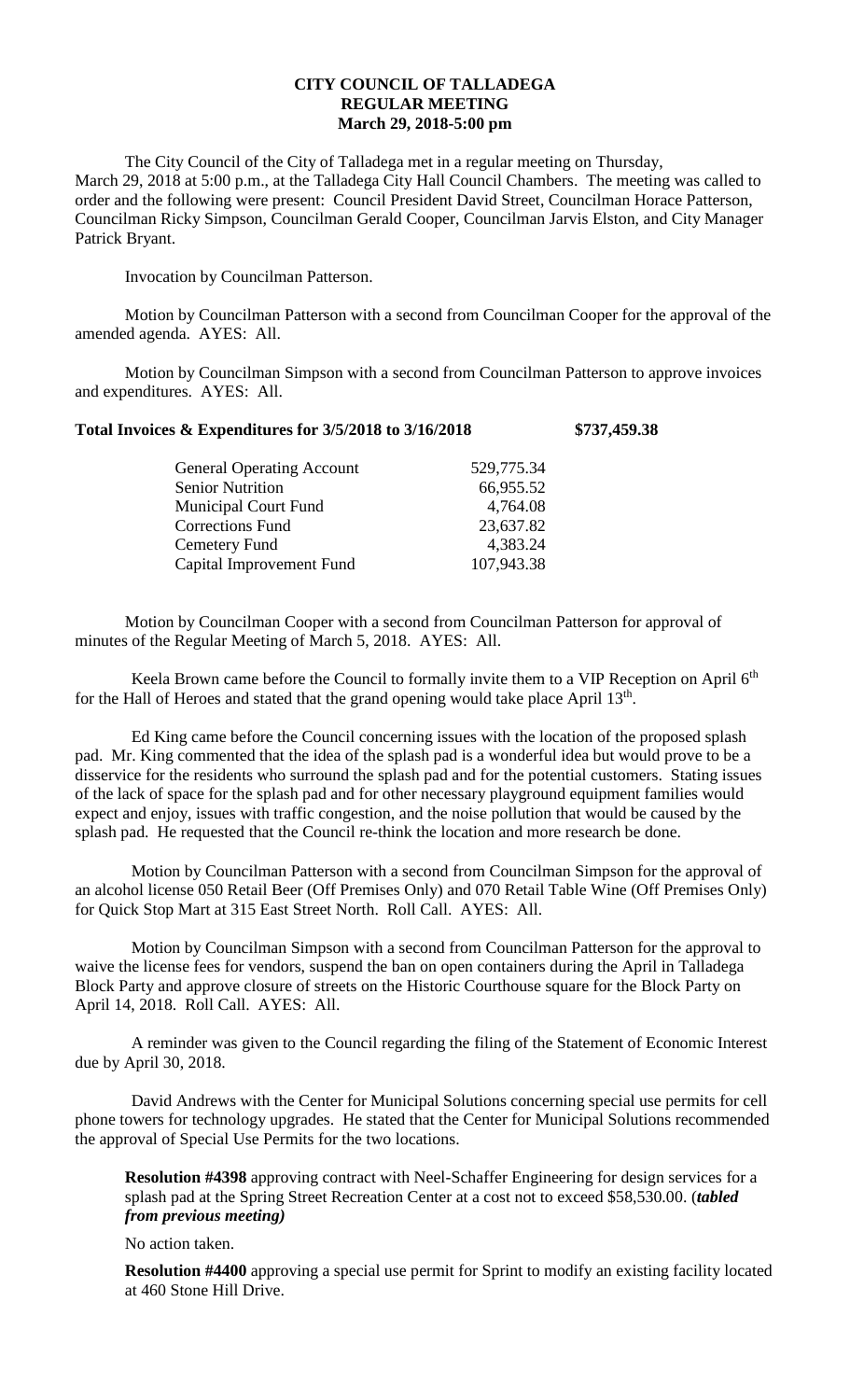Motion by Councilman Simpson with a second from Councilman Elston for the approval of Resolution #4400. Roll Call. AYES: All.

**Resolution #4401** approving a special use permit for Verizon to modify an existing facility located at 1003 Renfroe Tower Road.

Motion by Councilman Elston with a second from Councilman Patterson for the approval of Resolution #4401. Roll Call. AYES: All.

**Resolution #4402** approving a change order with Davis Builders for the Park Improvements project at a cost of \$4,300.00.

Motion by Councilman Patterson with a second from Councilman Elston for the approval of Resolution #4402. Roll Call. AYES: All.

**Resolution #4403** approving a contract with East Alabama Umpire Association for officiating services for baseball/ softball games at a cost not to exceed \$5,000.00.

Motion by Councilman Elston with a second from Councilman Patterson for the approval of Resolution #4403. Roll Call. AYES: Council President Street, Councilman Elston, Councilman Patterson, and Councilman Cooper ABSTAIN: Councilman Simpson

**Resolution #4404** approving a contract with George Hicks Construction for repairs to the Big Springs Monument at a cost of \$164,790.00.

Motion by Councilman Patterson with a second from Councilman Cooper for the approval of Resolution #4404. Roll Call. AYES: Council President Street, Councilman Patterson, and Councilman Cooper ABSTAIN: Councilman Elston and Councilman Simpson

Motion by Councilman Patterson with a second from Councilman Elston to approve the invoices and expenditures for the Water Department. AYES: All.

| Water Department Expenditures for 3/1/2018-3/16/2018 |            | \$961,053.20 |
|------------------------------------------------------|------------|--------------|
| Operations & Maintenance                             | 339,543.66 |              |
| Revenue                                              | 576,664.00 |              |
| Capital Improvements                                 | 44,845.54  |              |

The selection of Council President and Pro-Tem came before the Council. Motion by Councilman Patterson with a second from Councilman Simpson for selecting Councilman Cooper for Council President. Roll Call. AYES: Councilman Patterson, Councilman Elston, Councilman Simpson, and Councilman Cooper ABSTAIN: Council President Street

Motion by Council President Street and a second from Councilman Simpson for selecting Councilman Patterson as Pro-Tem. Roll Call. AYES: All.

Motion by Councilman Patterson with a second from Councilman Cooper to approve the dates April 9<sup>th</sup> and 23<sup>rd</sup> as the April Council meeting. AYES: All.

City Manager Bryant commented that there will be an Easter Egg Hunt on March 31 at Veterans Park from 2pm-5pm. It was also announced that the baseball and softball opening day will be on April 7<sup>th</sup> at the Ben Bruner Sports Complex beginning at 9am.

Councilman Cooper commented that it was good that citizens came to express their opinions and would like more community involvement.

Councilman Patterson wished to congratulate the new Council President and also expressed his pleasure of how the matter of the splash pad was dealt with and wished to thank the people who brought forth their concerns.

Councilman Elston expressed his thanks to outgoing Council President Street and stated that he is looking forward to working with Councilman Cooper as Council President.

Councilman Simpson questioned if the ditches being dug are too close to the road and stated that he would like to see them leave a foot by the side of the road. He also requested that this be looked into.

Council President Street wished to thank Mr. King for expressing his concerns and stated that the Council is willing to work with the public concerning this issue.

City Attorney O'Brien stated that an Executive Session concerning a pending litigation was requested. It was also requested that City Manager Bryant attend. Motion by Councilman Patterson with a second from Councilman Simpson to enter into Executive Session. Roll Call. AYES: All.

Council went into Executive Session at 5:55pm and reconvened at 6:15pm. No action was taken.